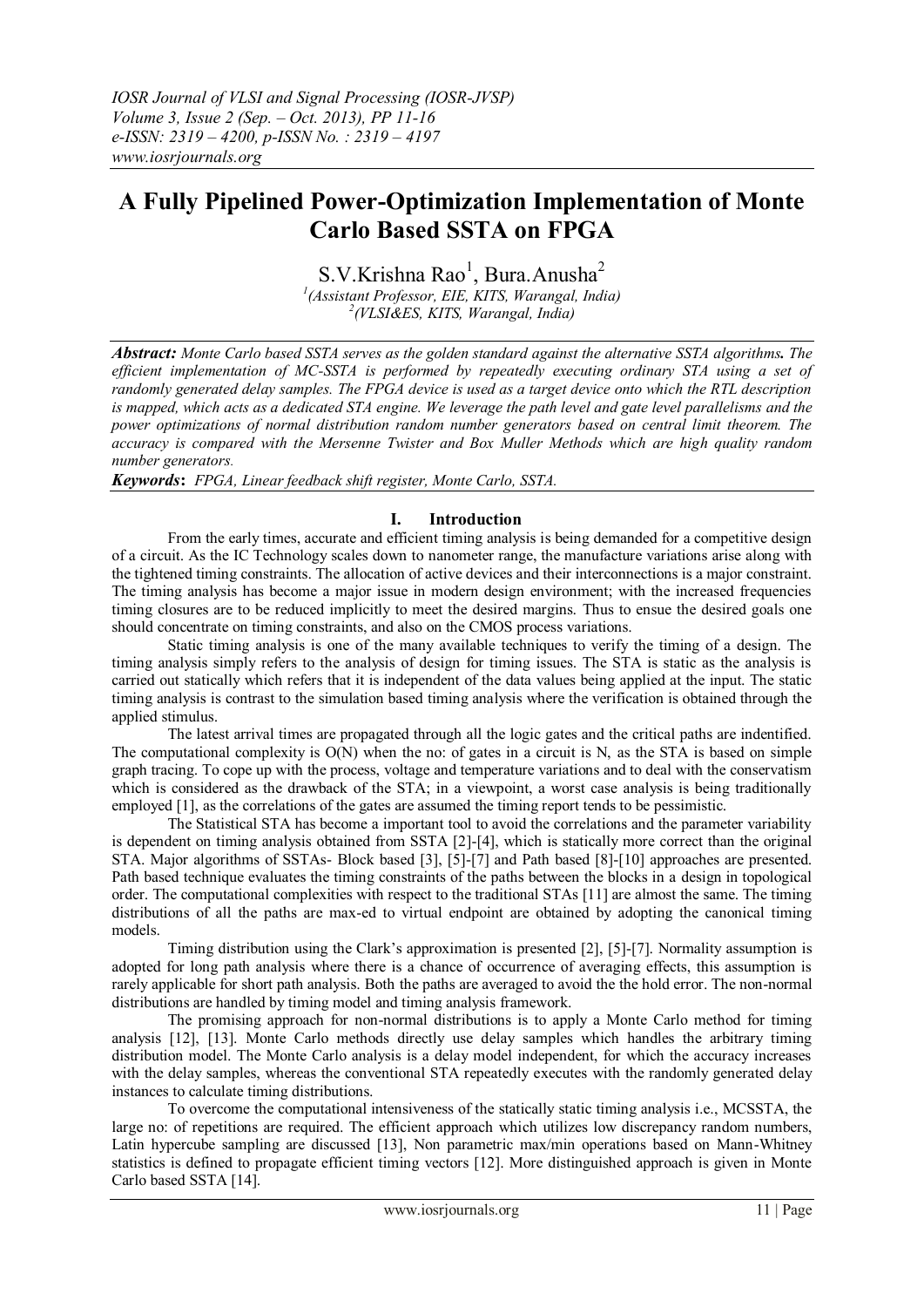By solving the optimization problem, we can obtain the max speed up and execution throughput on limited FPGA area. The acceleration for each logic gate can be performed by a dedicated delay sample generator. By this idea an power optimized pipelined implementation of MCSSTA is proposed, in which a target circuit to be analyzed is translated to synthesizable RTL description, which is then mapped to a target device. The proposed flow and example of transformation of target net list into MC-SSTA is shown in fig 1.



Fig.1. Proposed MC-SSTA flow



Fig. 2. Transformation of target net list into MC-SSTA implementation on FPGAs

The paper is organized as follows; a brief review of the translation procedure is presented in Sec. II. The details of proposed architecture in Sec. III. The Sec. IV discusses the results and we conclude the paper in Sec. V.

### **II. Overview Of Monte Carlo Based Ssta**

In this section, we review the general procedures. A long path analysis that utilizes add-max as the basic STA is used as an example; the same discussions are equally valid for short path analysis with add-min operation. By repetitively running the STA on a target net list with various delay patterns a MC-SSTA is realized, the procedure includes:

- 1. A delay sample is generated for each delay arc in logic gate.
- 2. On a general purpose processor a STA is run on Monte Carlo sample.
- 3. The latest arrival times i.e., LAT are stored and the procedure is again repeated for the other cycle form the beginning.

With sufficient hardware support, each delay sample of a target circuit can be generated, which is suited for inherent parallelism for acceleration of hardware.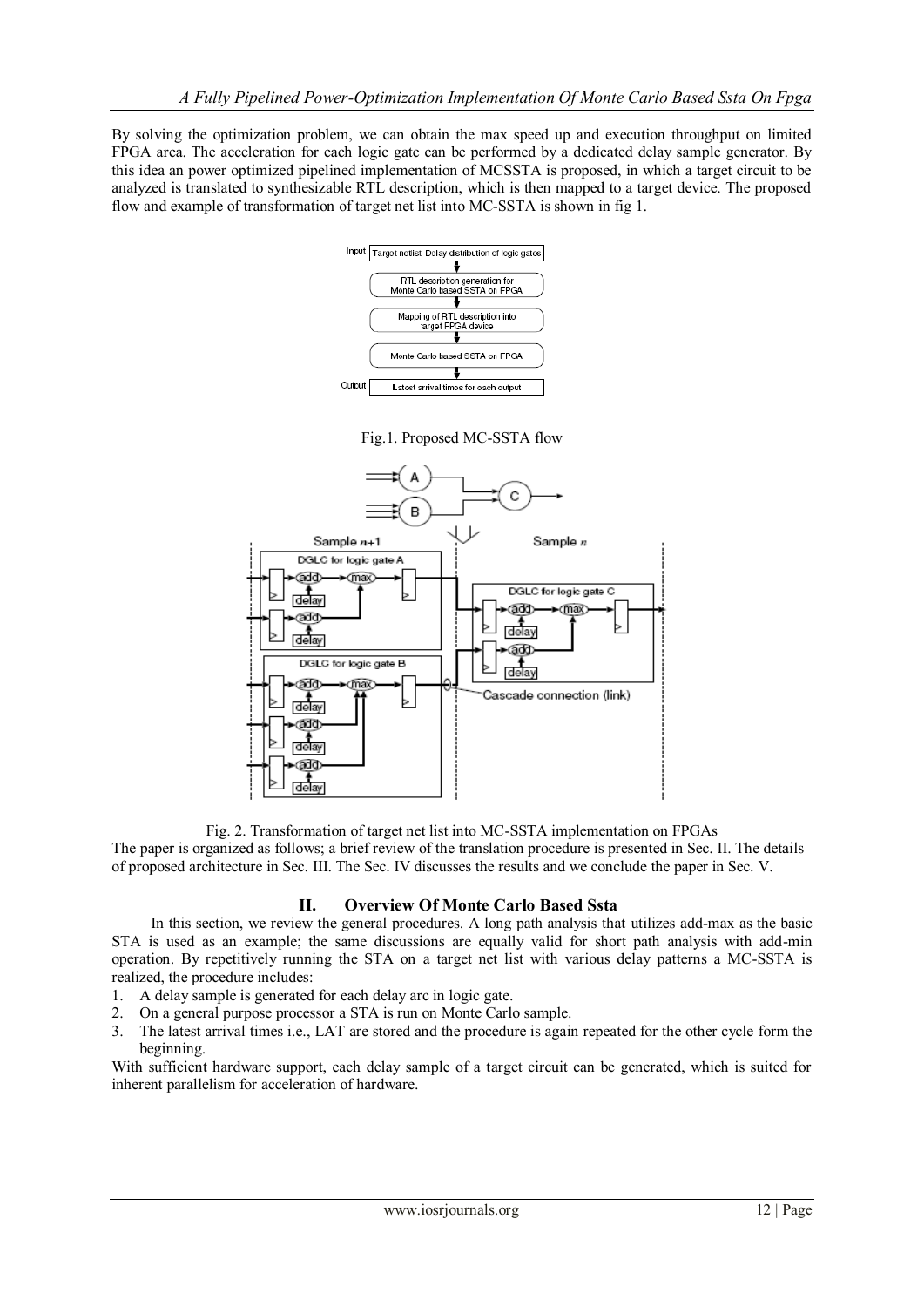# **III. Implementation Of Fully Pipelined Monte Carlo Based Ssta**

## **A. Design flow**

The proposed flow of MC-SSTA is shown in fig.1, the gate delay distributions are assumed to be represented as the normal distributions, the mean and the standard deviation of each arc is given as floating number. A synthesizable RTL description is generated is generated from the given input data, then the description is mapped to a target device i.e., FPGA Spartan3E. To pursue parallelism each STA operation is realized by a logic gate, each and every gate in circuit is replaced by a DGLC- Delay sample generator and LAT time calculator. The delay samples of delay arc in the gate are generated and STA operation is executed. The DGLCs are connected cascaded, which forms as a link. Different circuit yields different construction of DGLCs, as the circuit changes then the implementation of hardware also changes.

# **B. Architecture of DGLC**

A DGLC includes the normal distribution random number generator, linear feedback shift registers, adders and comparators. The comparator is used to decide max/min for long/short path analysis. The NDRNG-Normal Distribution Random Number Generator is used to obtain the normally distributed random numbers from the uniform numbers which are generated by a LFSR, which is a sub part of NDRNG. The fig.3, illustrates the construction of DGLC, each input corresponds to the adder and the NDRNG, the no: of adders and NDRNG is same. A four input DGLC is represented; as a result we have four adders and four NDRNGs.



Fig.3. construction of DGLC (4 inputs)

LATs from preceding DGLCs and delay samples are added by adders to calculate output arrival times. The latest arrival times of the four is selected as the output LAT by comparator and then sent to DGLCs through links. The frequency range of target device ranges between 30MHz to GHz order. N<sub>fr</sub> is the no: of bits for fractional part of LATs.

### **C. Normal Distribution Random Number Generator**

 The RNGs are crucial in MC-SSTA as it limits the speed of generation of gate delay samples. The central limit theorem is utilized as it includes simple arithmetic operations. The normal distribution random numbers from uniform random numbers  $Xi$  (0, 1] are generated by

$$
N(\mu, \sigma) \sim \sigma \times \frac{2\sqrt{3}}{\sqrt{N}} (\sum_{i=1}^{N} X i - \frac{N}{2}) + \mu
$$
 (1)

µ, ϭ and N are mean value, standard deviation and integer constant. The NDRNG requires  $N_{NDRNG} = (N \times N_{RNG})$  cycles to generate a normal distribution random number. Here N=12 is used to balance efficiency, accuracy and implementation.

### **D. Linear Feedback Shift Register**



Considering the hardware cost including the Mersenne Twister MT [15], a liner feedback shift register is used in circuitry to reduce overall cost, A 32 bit LFSR is used by giving the randomly chosen initial stages to avoid unnecessary correlations. When  $N=12$  in eq(1); we can avoid usage of same random numbers even for generating one million delay samples. The period of n-bit LFSR is  $2<sup>n</sup>$ -1, which is larger than one million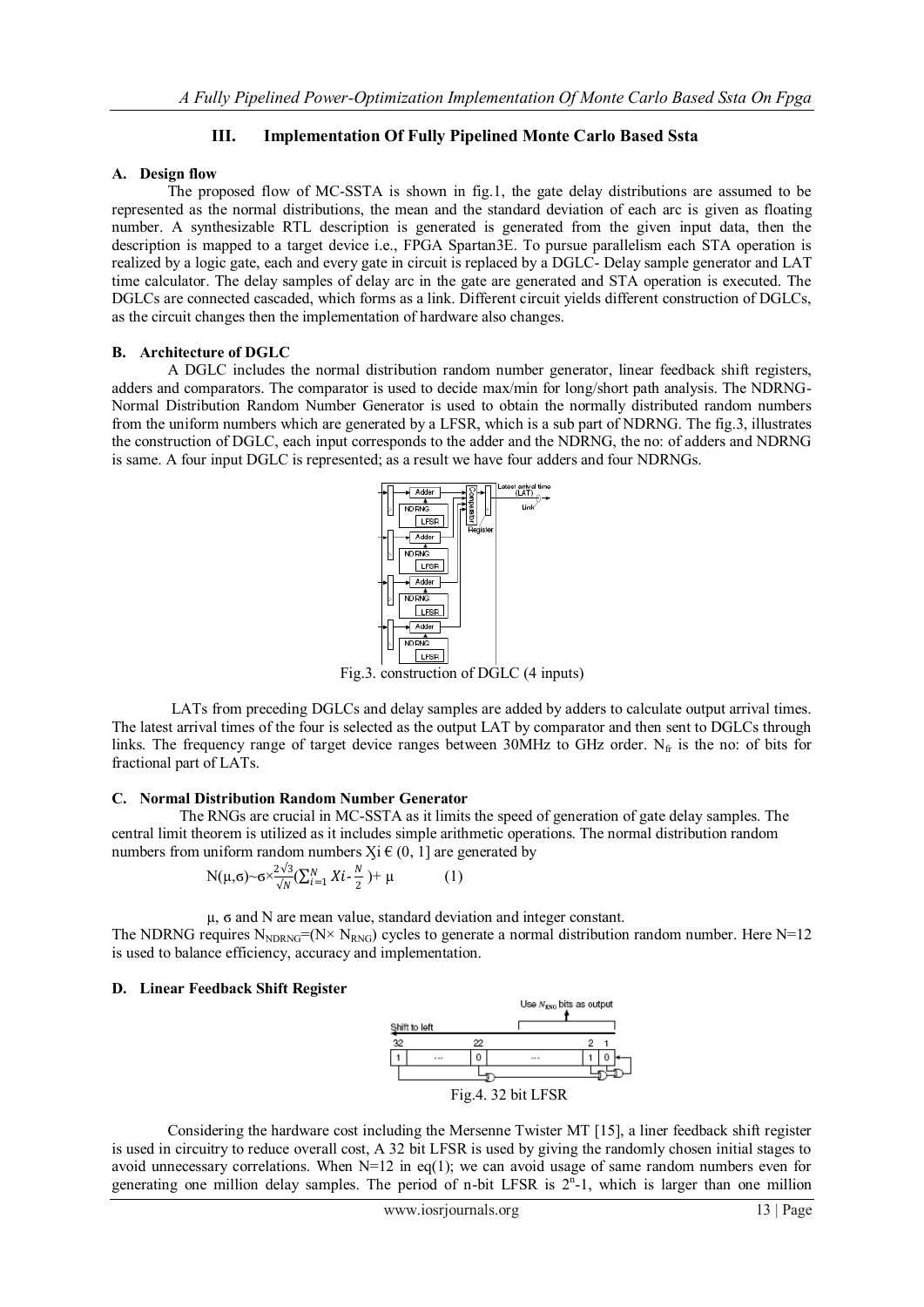samples for  $n=32$ . The LFSR shifts by 1 bit every clock cycle and the tap locations where LSB is OR-Ed [16], are concentrated for the power optimization. The output bit is directly used as uniform random number.

#### **E. Proposed Implementation**



#### Fig.5. Proposed architecture of LFSR

 Depending upon the logic used in feedback path, the register follows a predefined sequence, with a max seq length of  $2<sup>n</sup>$ -1 in an n-bit register. The default realization with a power-on initialization to the all zero states will not work, because the register could stay forever in all zero state, one obvious workaround is to use a power-on initialization to some other state or else change the feedback path.

### **IV. Simulation Results**

The simulator results are generated by applying the clock signal and reset is enabled, we observe that the all-zero state is established, the reset is disabled and the simulator in invoked which distributes the seed value.

| <b>BW</b> Float (P.28xd) - [Default.wcfg*]                                                                                                                                 |                                                                                           |              |                          |              |  |                                                                            |              |         |            |                       |                 |     |              |                                  |                         | $\Box$ $\Box$ $\times$ |
|----------------------------------------------------------------------------------------------------------------------------------------------------------------------------|-------------------------------------------------------------------------------------------|--------------|--------------------------|--------------|--|----------------------------------------------------------------------------|--------------|---------|------------|-----------------------|-----------------|-----|--------------|----------------------------------|-------------------------|------------------------|
| File.<br>Simulation Window<br>Edit<br><b>View</b><br>Help<br>Layout                                                                                                        |                                                                                           |              |                          |              |  |                                                                            |              |         |            |                       |                 |     |              |                                  |                         |                        |
| <b>D 2 5 2 5</b>                                                                                                                                                           | * @ @ X @   % @   M @   T @     @ H @   # M   @ # @ #   @   + +   # +   # + X Loous   4 H |              |                          |              |  |                                                                            |              |         |            |                       |                 |     |              |                                  |                         |                        |
|                                                                                                                                                                            |                                                                                           |              |                          |              |  |                                                                            |              |         |            | <b>CONTRACTOR</b>     |                 |     |              |                                  |                         |                        |
|                                                                                                                                                                            |                                                                                           |              |                          |              |  |                                                                            | 2,000,000 ps |         |            | 130 000, sq 040,000.5 |                 |     |              |                                  |                         |                        |
| <b>Name</b><br>93                                                                                                                                                          | Value                                                                                     | 1,999,900 ps |                          | 1,999,950 ps |  |                                                                            | 2,000,000 ps |         |            | 2,000,050 ps          | 2,000,100 ps    |     |              | 2,000,150 ps                     |                         | 2,000                  |
| $\blacktriangledown$ <b>T</b> INPUTS                                                                                                                                       |                                                                                           |              |                          |              |  |                                                                            |              |         |            |                       |                 |     |              |                                  |                         |                        |
| <b>Le atpg Ifsr_clock</b>                                                                                                                                                  |                                                                                           |              | <b>PERSONAL PROPERTY</b> | n.           |  |                                                                            |              |         |            |                       |                 |     |              |                                  |                         |                        |
| <b>CO</b><br>atpg_ifsr_reset                                                                                                                                               | $\circ$                                                                                   |              |                          |              |  |                                                                            |              |         |            |                       |                 |     |              |                                  |                         |                        |
| $\bullet$<br>atpg Ifsr_seed_en                                                                                                                                             | $\mathbf{a}$                                                                              |              |                          |              |  |                                                                            |              |         |            |                       |                 |     |              |                                  |                         |                        |
| $\blacktriangleright$ $\blacksquare$ atpg if ar seed[11:0]<br>74                                                                                                           | <b>COLORADO</b>                                                                           |              |                          |              |  |                                                                            |              |         | aad.       |                       |                 |     |              |                                  |                         |                        |
| <b>E</b> OUTPUT<br>÷<br>$\rightarrow$ r                                                                                                                                    |                                                                                           |              |                          |              |  |                                                                            |              |         |            |                       |                 |     |              |                                  |                         |                        |
| $\blacktriangleright$ $\blacksquare$ atpg. If at atpg. of 11:0]<br>昔<br><b>WE INTERNALS</b>                                                                                | <b><i><u>COLOR</u></i></b>                                                                |              |                          | 1000         |  |                                                                            |              | andra a |            | SST (Canab            |                 |     |              | 556 )( aac )( 550 )( ab.1 )( 566 |                         | <b>Cancer</b>          |
|                                                                                                                                                                            | 10                                                                                        |              |                          | $-00$        |  |                                                                            | $\times$ 01  |         |            |                       |                 | 10. |              |                                  |                         |                        |
| INTERNALS state[1:0]                                                                                                                                                       | 10                                                                                        |              |                          | ot           |  |                                                                            |              |         |            |                       | 10 <sup>1</sup> |     |              |                                  |                         |                        |
| $\blacktriangleright$ $\blacksquare$ $\blacksquare$ $\blacksquare$ $\blacksquare$ $\blacksquare$ $\blacksquare$                                                            | 010101010101                                                                              |              |                          | 00000000000  |  |                                                                            | <b>CERE</b>  | comb.   |            | $101 - X010$          |                 |     |              |                                  | $\chi$ 10 $\chi$ $\sim$ | To s                   |
| $\blacktriangleright$ <b>M</b> DATA_WIDTH[3110]                                                                                                                            | 000000000000000000000                                                                     |              |                          |              |  | Control School School<br>00000000000 <mark>0</mark> 0000000000000000001100 |              |         |            |                       |                 |     |              |                                  |                         |                        |
| <b>20</b><br>$\blacktriangleright$ <b>Red</b> IDLE[1:0]                                                                                                                    | $\circ$                                                                                   |              |                          |              |  |                                                                            |              |         |            |                       |                 |     |              |                                  |                         |                        |
| $\overline{1111}$<br>$\blacktriangleright$ <b>ENALL:</b> OI                                                                                                                | 01                                                                                        |              |                          |              |  |                                                                            |              |         | -00<br>-01 |                       |                 |     |              |                                  |                         |                        |
| $\blacktriangleright$ $\blacksquare$ START[1:0]                                                                                                                            | 10                                                                                        |              |                          |              |  |                                                                            |              |         | -10        |                       |                 |     |              |                                  |                         |                        |
|                                                                                                                                                                            |                                                                                           |              |                          |              |  |                                                                            |              |         |            |                       |                 |     |              |                                  |                         |                        |
|                                                                                                                                                                            |                                                                                           |              |                          |              |  |                                                                            |              |         |            |                       |                 |     |              |                                  |                         |                        |
|                                                                                                                                                                            |                                                                                           |              |                          |              |  |                                                                            |              |         |            |                       |                 |     |              |                                  |                         |                        |
|                                                                                                                                                                            |                                                                                           |              |                          |              |  |                                                                            |              |         |            |                       |                 |     |              |                                  |                         |                        |
|                                                                                                                                                                            |                                                                                           |              |                          |              |  |                                                                            |              |         |            |                       |                 |     |              |                                  |                         |                        |
|                                                                                                                                                                            |                                                                                           |              |                          |              |  |                                                                            |              |         |            |                       |                 |     |              |                                  |                         |                        |
|                                                                                                                                                                            |                                                                                           |              |                          |              |  |                                                                            |              |         |            |                       |                 |     |              |                                  |                         |                        |
|                                                                                                                                                                            |                                                                                           |              |                          |              |  |                                                                            |              |         |            |                       |                 |     |              |                                  |                         |                        |
|                                                                                                                                                                            |                                                                                           |              |                          |              |  |                                                                            |              |         |            |                       |                 |     |              |                                  |                         |                        |
|                                                                                                                                                                            |                                                                                           |              |                          |              |  |                                                                            |              |         |            |                       |                 |     |              |                                  |                         |                        |
|                                                                                                                                                                            |                                                                                           |              |                          |              |  |                                                                            |              |         |            |                       |                 |     |              |                                  |                         |                        |
|                                                                                                                                                                            |                                                                                           |              |                          |              |  |                                                                            |              |         |            |                       |                 |     |              |                                  |                         |                        |
|                                                                                                                                                                            | $×1: 2,000,040$ ps                                                                        |              |                          |              |  |                                                                            |              |         |            |                       |                 |     |              |                                  |                         |                        |
|                                                                                                                                                                            | 2 <<br>$>$ $\sim$ $\sim$ $\sim$ $\sim$ $\sim$ $\sim$                                      |              |                          |              |  |                                                                            |              |         |            |                       |                 |     | <b>IDENT</b> |                                  |                         |                        |
| gera.<br><b>Confinedit comfailt</b><br><b>D</b> $\sqrt{2}$ C <b>L</b> 1:05 PM<br><b>M)</b> CHAPTER <b>Exc</b> ISim (P.28xd)<br>$F_{\text{CVR}}$ Float (P.28<br>ISE Project |                                                                                           |              |                          |              |  |                                                                            |              |         |            |                       |                 |     |              |                                  |                         |                        |
| <b><i>Prattite</i></b><br>$V \supseteq BRB$                                                                                                                                | <b>D</b> ANUSHA<br>$\Box$ AFP-POIO                                                        |              |                          |              |  |                                                                            |              |         |            |                       |                 |     |              |                                  |                         |                        |

Fig.6. Design module Stimulus simulation with reset is disabled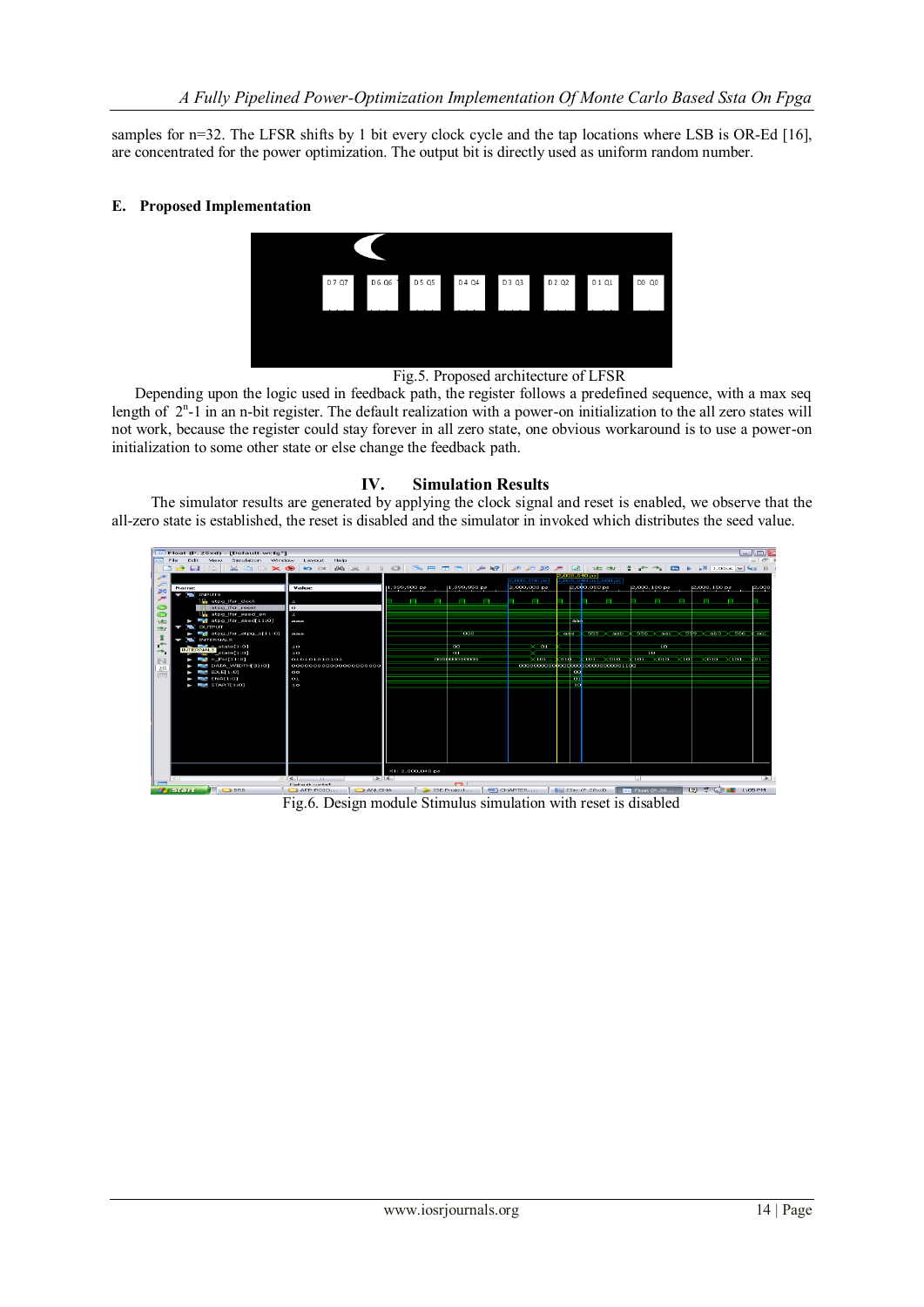



Fig.8. RTL Schematic Model of Internal logic

| On-Chip Power Summary |  |       |                   |  |     |  |               |  |                                                 |                 |  |  |
|-----------------------|--|-------|-------------------|--|-----|--|---------------|--|-------------------------------------------------|-----------------|--|--|
| On-Chip               |  |       |                   |  |     |  |               |  | Power (mW)   Used   Available   Utilization (%) |                 |  |  |
| l Clocks              |  |       | $0.00$ 1          |  | 6.  |  |               |  |                                                 |                 |  |  |
| l Logic               |  |       | $0.00$ 1          |  | 243 |  | $9312$ $\mid$ |  |                                                 | з.              |  |  |
| Signals               |  |       | 0.00 <sub>1</sub> |  | 436 |  | ---           |  |                                                 |                 |  |  |
| IOs                   |  |       | 0.00 <sub>1</sub> |  | 29. |  | $232$         |  |                                                 | 13 <sub>1</sub> |  |  |
| 1 BRAMS               |  |       | $0.00$ 1          |  | 2   |  | 201           |  |                                                 | 10 <sub>1</sub> |  |  |
| Ouiescent             |  | 80.98 |                   |  |     |  |               |  |                                                 |                 |  |  |
| Total                 |  | 80.98 |                   |  |     |  |               |  |                                                 |                 |  |  |

Fig.9. On Chip power summary and utilization

# **V. Conclusion**

A Fully Pipelined-Power Optimization Implementation of Monte Carlo Based SSTA on FPGAS on semi custom Design, the main goal for designing it is to maintain speed, area and power which are successfully achieved. Power optimization: 50% duty cycle (FPGA) active clock cycle is power saved. The Spartan3E device is used with the operating frequency of 50MHz at a speed of -5. Further the scope is extended in terms of layout designing.